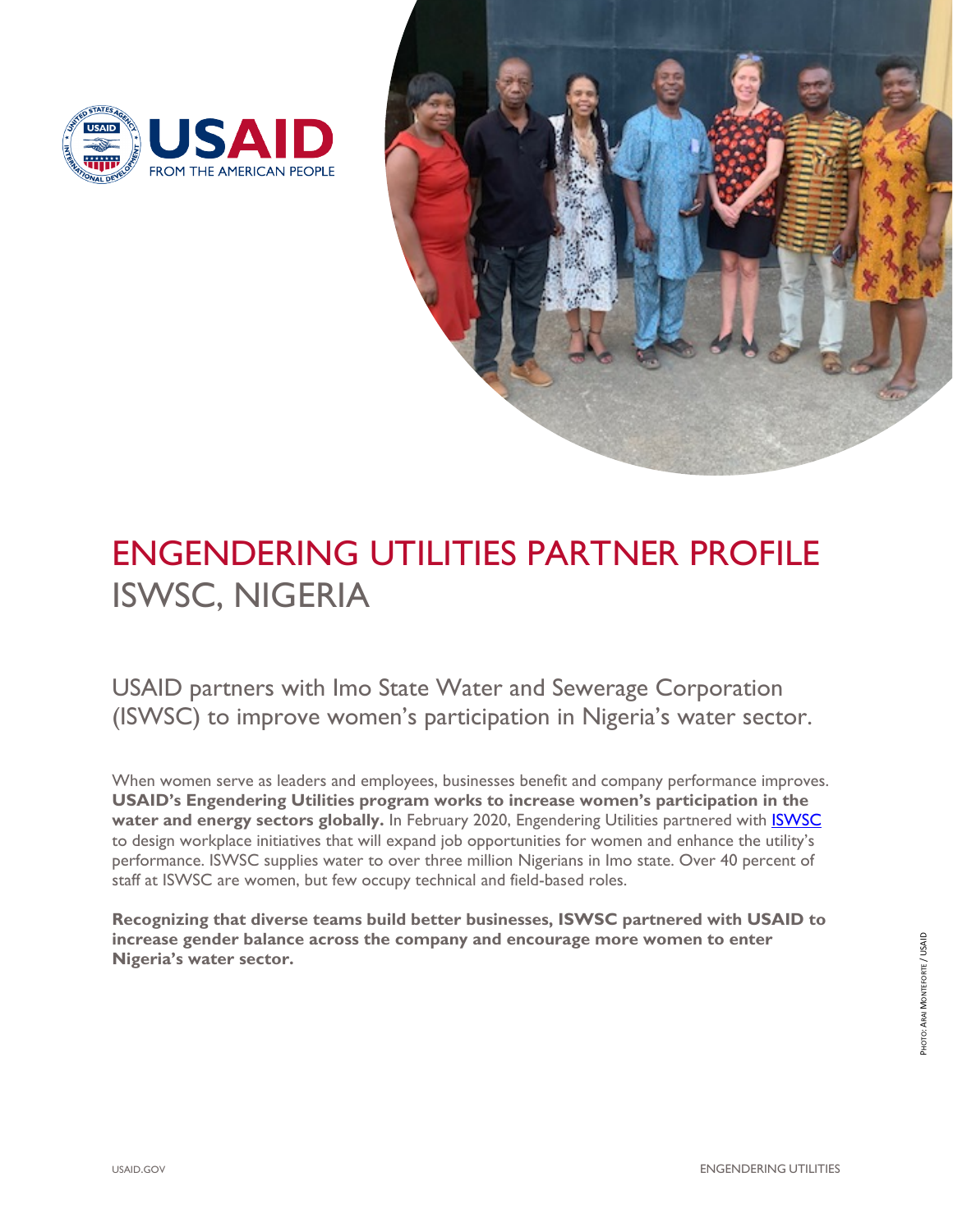### **NIGERIA'S WATER SECTOR**

While 70 percent of Nigeria's population has access to basic water services,<sup>[1](#page-3-0)</sup> only 20 percent have access to safe water.[2](#page-3-1) Migration, urbanization, and rapid population growth have strained government efforts to deliver safe drinking water to Nigeria's urban areas, where half of the country's 185 million people have migrated over the past several decades. Today, only seven percent of the country's urban population has access to piped drinking water, and sanitation and waste management is largely unregulated across the country. [3](#page-3-2)

In 2018 the government of Nigeria developed the Water and Sanitation National Action Plan and declared a state of emergency in the water, sanitation and hygiene (WASH) sector. The action plan outlines a five-year emergency response strategy and long-term plan to improve access to water and sanitation services across the country.[4](#page-3-3)

**Engendering Utilities' work with ISWSC will ensure women can capitalize on increased investment in Nigeria's water sector as the government scales services to meet the needs of all Nigerians.**

# **GENDER EQUALITY IN NIGERIA'S WORKFORCE**

A complex web of contributing factors prevents women in Nigeria from joining the formal workforce; particularly the male-dominated water sector. Increased investment in Nigeria's water sector is creating economic growth opportunities, and the exclusion of women from this market deepens Nigeria's gender equality divide.

Nigeria's national gender policy prohibits discrimination against women in all forms. While this has slightly improved gender equality in some areas—like education—significant gender disparities remain when it comes to labor force participation.<sup>[5](#page-3-4)</sup> Less than half of Nigerian women participate in the labor force,<sup>[6](#page-3-5)</sup> and only 13 percent of working women are wage or salaried workers.<sup>[7](#page-3-6)</sup> Women are under-represented in higher-paid positions,<sup>[8](#page-3-7)</sup> and Nigeria's gender pay gap is one of the highest in the world, with men earning 54 percent more than women.<sup>[9](#page-3-8)</sup>

Harmful cultural practices and gender norms further impact a woman's ability to join the formal workforce in Nigeria. Early marriage is common in the country. One survey found that 70% of women were married before age 18, and 20 percent were married before age 15 in some areas of the country.<sup>[10](#page-3-9)</sup> When employment policies and practices are inflexible, women and girls—who perform the majority of household tasks—are unable to balance the responsibilities of work and home.

Violence against women in Nigeria compounds these issues, and UN Women estimates that nearly 20 percent of women in Nigeria have experienced intimate partner violence. Domestic violence has real costs for companies. One study estimates that violence against women costs \$1.5 trillion in direct costs and lost productivity, globally.<sup>[11](#page-3-10)</sup> Employers that work to reduce and mitigate violence and harassment both at home and work improve the well-being and productivity of men and women at work.

**Engendering Utilities supports companies—like ISWSC—to consider and respond to factors that reduce women's workforce participation by building inclusive policies and practices that benefit men, women, and businesses in the water sector.**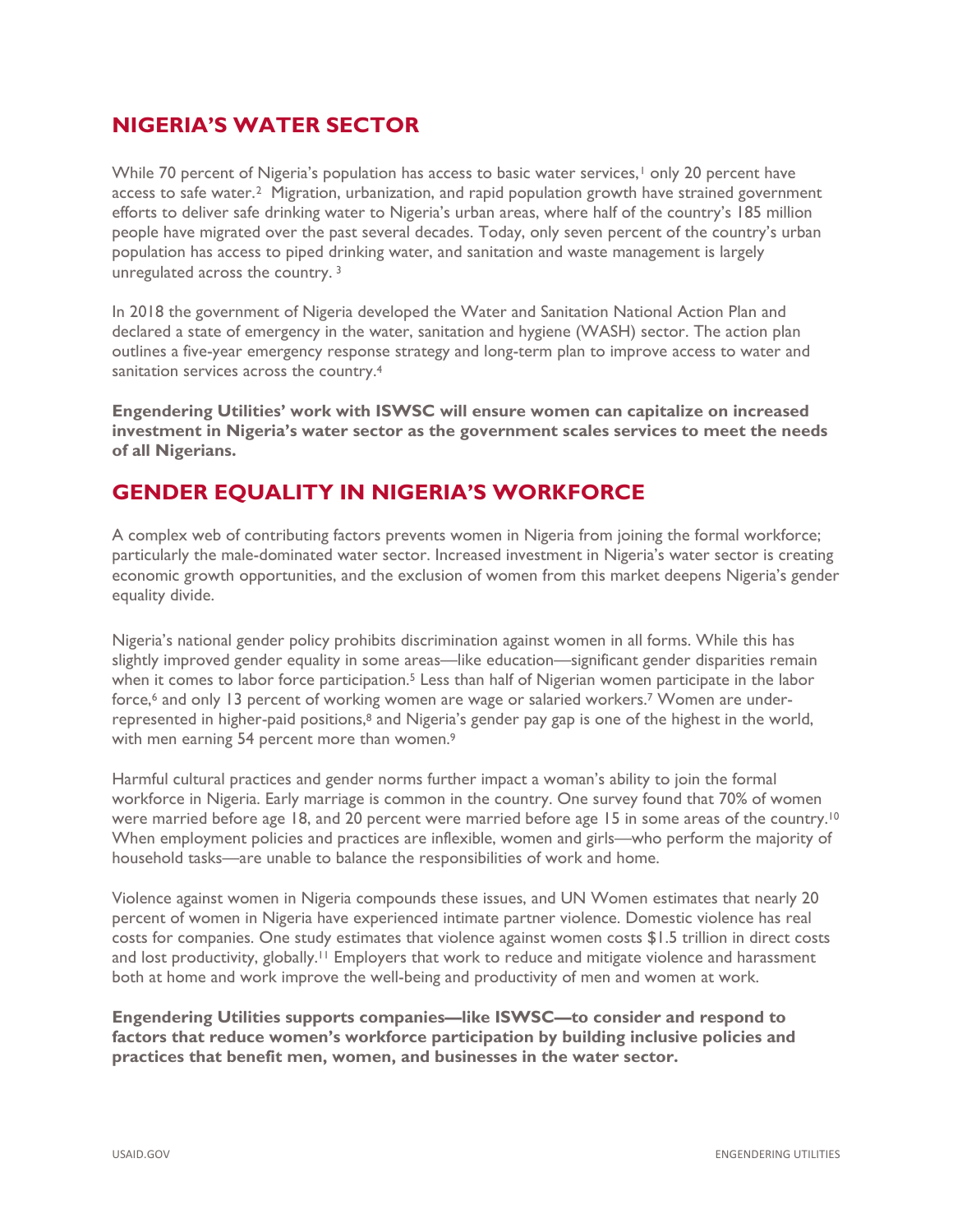## **GENDER EQUALITY IN ACTION AT ISWSC**

Engendering Utilities uses an [evidence-based methodology](https://www.usaid.gov/energy/engendering-utilities/gender-equality-best-practices-framework) to support women's participation in Nigeria's water sector. The program supports ISWSC to increase opportunities for women by introducing gender equality initiatives at each phase of the employee lifecycle: from reducing gender bias at the hiring stage, to creating strategies that will help retain female talent. ISWSC is in the early stages of corporatization and is eager to use the restructure as an opportunity to build gender-equitable policies into its business practices. Using a globally-recognized *framework* for change, Engendering Utilities is supporting ISWSC towards their goal of becoming a pioneer in gender equality among state-level water boards.

A dedicated change management coach supports the utility and works directly with three staff to become agents of change within ISWSC. A baseline assessment is conducted to identify gaps and opportunities for improving gender equality across the company. The findings are used to develop a strategic action plan that will facilitate ISWSC's gender equality goals. This is supplemented by the program's partnership with the Georgetown University McDonough School of Business, which delivers the [Gender Equity Executive Leadership Program](https://www.usaid.gov/energy/engendering-utilities/leadership-program) (GEELP) to three utility employees. The GEELP is a best-in-class 12-month executive course that empowers decision-makers to integrate gender equality initiatives into their corporate structure.

Engendering Utilities will also work to support and accelerate existing gender equality initiatives underway at ISWSC, including:

- **Review of the Equal Employment Opportunity Statement and HR Manual,** which expresses and formalizes corporate commitment to gender and social inclusion, to ensure strong gender integration.
- **Development of a Male Engagement Strategy,** which identifies and supports male leaders as champions of gender equality at ISWSC.
- **Increase recruitment of female students,** based on the utility's recognition that female students are excelling in areas such as engineering and is eager to hire and support this burgeoning female talent.

#### **FOR MORE INFORMATION**

**Amanda Valenta** Senior Energy Specialist Office of Energy and Infrastructure, USAID [avalenta@usaid.gov](mailto:avalenta@usaid.gov) 

**Corinne Hart** Senior Advisor for Gender and Environment Office of Gender Equality and Women's Empowerment USAID, [cohart@](mailto:cohart@usaid.gov)usaid.gov

**Jessica Menon** Gender Advisor Tetra Tech jessica.menon@tetratech.com

The Engendering Utilities program is made possible by the support of the American People through the United States Agency for International Development (USAID). The program is currently implemented by Tetra Tech, under USAID's Workplace Advancement for Gender Equality contract (AID-OAA-I-14-00059 | 7200AA19F00013).